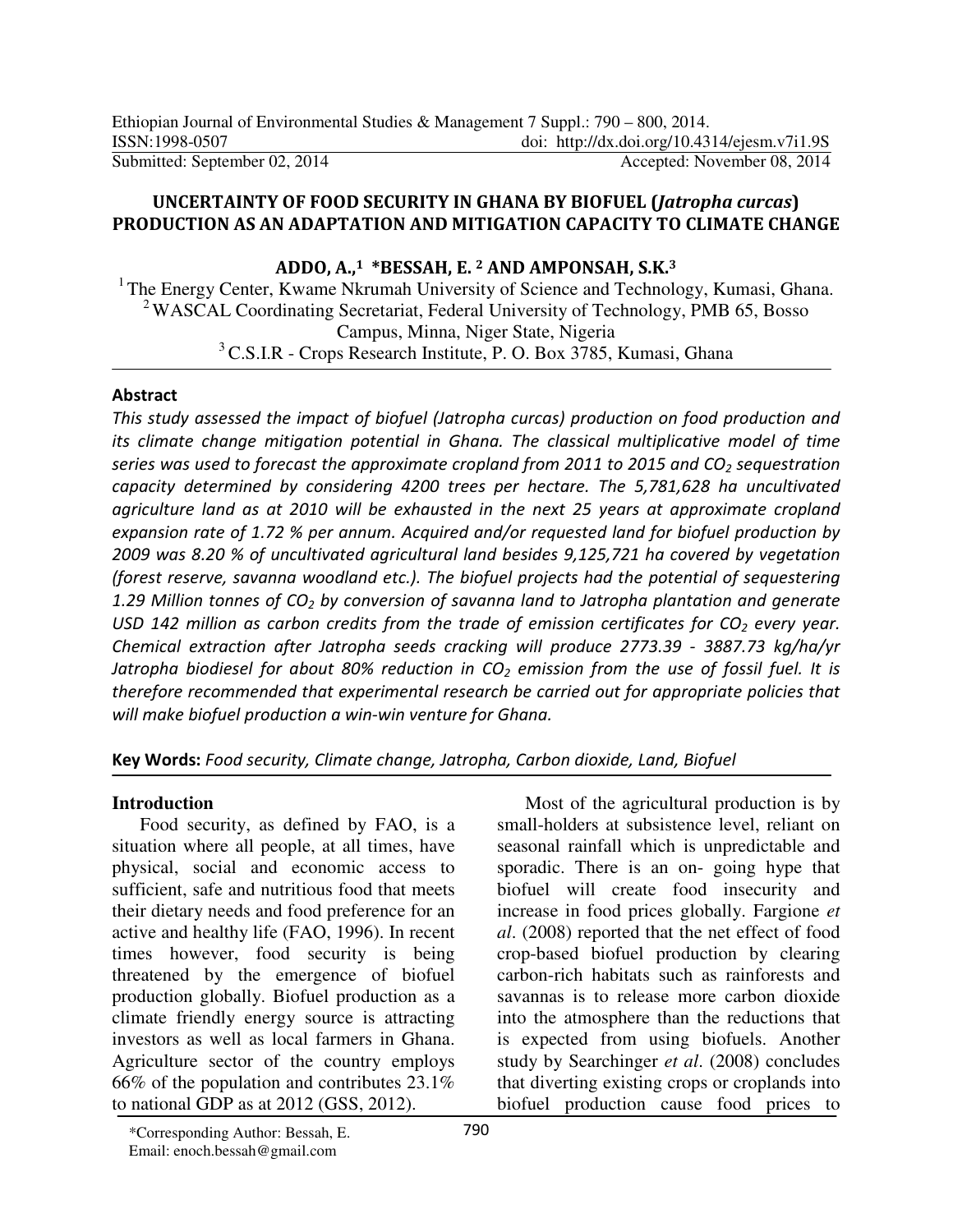increase, which accelerate the rate of forests and grasslands clearing. The study by Fargione *et al*. (2008) demonstrates that biofuel production has negative impact on the environment if the forests and grasslands can't be preserved as biofuel continues to enter the global markets. The hype on food insecurity is obscuring the true potential the biofuel industry has for poverty alleviation in developing countries (Makenete *et al*., 2008).

Spiess (2012) projected that in 2050 more than nine billion people have to share the limited resources to meet human needs globally. It is forecasted that water, food and energy will be insufficient for a sustainable livelihood. According to FAO data, food production has to increase by 50% compared with current level to produce sufficient food to feed nine billion people. All these findings do not totally erase the idea of biofuel production impacting the generation positively if environmental friendly measures are employed to sustain the resources that will maintain and increase food production and mitigate climate change as well. In 2008, combustible biofuel was around 1% of the total energy consumption in the transport sector globally (IEA, 2010). There is an expectation to increase the biofuel share to 5 or 6% in 2030 (OFID, 2009). Ethanol and biodiesel production was about 70 billion and 15 billion liters per year respectively as at 2010 (Licht, 2008; Brown, 2011). Biofuel is expected to play a very important role in the energy sector especially now that climate change has about 90 percent acceptance that is anthropogenic.

According to recent analyses reported in Soumonni and Cozzens (2008), ethanol from corn that is produced on newly converted land in Iowa would require 93 years to repay the carbon debt resulting from clearing the grasslands; ethanol from corn on abandoned cropland would take 48 years; prairie ethanol on abandoned cropland would take 1 year while ethanol from marginal cropland would

incur no carbon debt. They suggested that only crops grown on marginal cropland in Africa would be sustainable. The study deduced from three studies that cellulosic ethanol or bio-fuel derived from degraded crop land and waste biomass have the potential to reduce competition with food crops, minimize the destruction of habitats and reverse carbon debts that result from land clearing. It is obvious that the impact of biofuel production on food security depends upon the crop type used for the production and the land on which it is cultivated.

The growth rate of biofuel production in the country calls for the assessment of its impacts on food security both now and in the future as climate change calls for renewable energy such as biofuel as an adaptation and mitigation measure. Therefore, the objectives of the study were; to determine the cropland expansion rate and possibility of biofuels (*Jatropha curcas*) production affecting food production negatively; and to determine the CO2 storage capacity over the savanna vegetation when converted into Jatropha plantation.

# *Biofuel Production in Ghana*

By definition biofuels are energy sources which are derived from renewable biomaterials such as plant materials preferably with a high carbohydrate and fat content and which lent themselves to a fast crop rotation. Ghana is a country whose main source of economic growth was agriculture (which was about 23.1% of the 2012 GDP) until it was replaced by the service sector contributing almost half of the GDP, 49.3% (GSS, 2012). However, Agriculture remains the predominant activity of 66 % of the population (2010) with about 57.1% agriculture land area (MoFA, 2011). The main food crops are maize, yam, rice, sorghum, soybeans, millet, plantain, cassava, sorghum and cowpea. The main cash crops include cocoa, cashew, palm oil, cotton, rubber and mango (MoFA, 2011).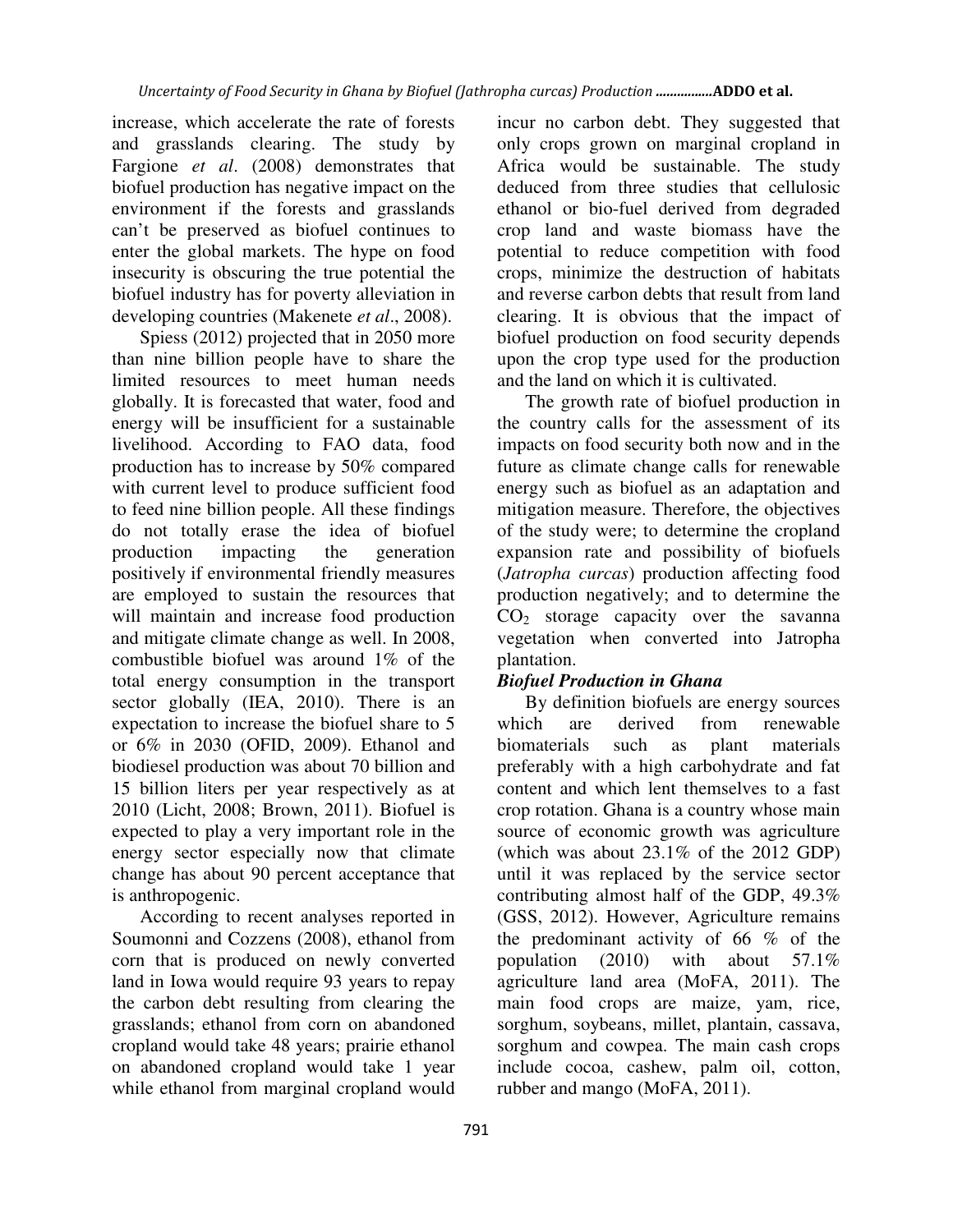The energy sector strategy and development plan published by the Ministry of Energy of the Republic of Ghana in 2010 has set a goal of using 10% renewable fuels for electricity and transportation by 2020 (Ministry of Energy, 2010). This makes biofuel production a critical contributor in achieving this goal. Many crops are being investigated into for the production of both ethanol and biodiesel. Currently, the major types of feedstock used for biofuel production are maize, wheat, sorghum under cereals; potato, cassava, sugar-beet under root-vegetable, soya, rape-seed under leguminous plants and Brassicaceae; sugarcane and switch-grass under grass and willow, poplar, palm trees and Jatropha under wood (Spiess, 2012). The main crops produced by Ghana among the listed are cassava, maize, soya, palm trees and Jatropha which is now gaining prominence in the northern part of the country. There is no major ethanol production from any cereal in the country except for experimental and research purposes.

Research by Biofuel Africa Ltd reports Ghana as a preferred location for Jatropha plantation because of the agro-climatic factors, land suitability, political and regional stability, legal systems and access to sustainable infrastructure like roads and harbours (Kolnes, 2009). Hughes *et al*. (2011) in a brief on pressures on land from large-scale biofuel production in Ghana states "reports indicate that over 20 companies from around the world have acquired, or are seeking to acquire, rights to large tracts of land across Ghana for biofuel production". These lands are being acquired for the cultivation of Jatropha, sugar cane and palm trees. The Ghana Investment Promotion Centre (GIPC) initiated the process to secure 200 hectares of land in 2010 in the Ahanta West District to reduce the stress investors go through to acquire land for production (GhanaWeb, 2010). Currently, four types of cultivation project are being undertaken for biofuel production; cultivation by smallholders for local consumption, cultivation by large industrial farms (>100 hectares) for local consumption, cultivation by out-growers linked to commercial plantations or smallholders linked to commercial biofuel processing plants for national and international consumption and cultivation by large industrial farms (>100 hectares) for national or international consumption (Hughes *et al*., 2011). About 452,000 hectares of land was reported in 2009 to have been claimed by investors in three approved projects in Ghana. Biofuel Africa Ltd as at 2008 had 23,762.45 hectares of land covered by EPA permit in the Gonja and Yendi districts in Northern Region of Ghana for Jatropha plantation (Kolnes, 2009).

# *Importance of Jatropha production to climate change adaptation*

Jatropha is possible to plant on lands not suitable for food crop production such as degraded or non-arable lands. When cultivated on such lands will protect the land from further degradation by its canopy and prevent the expansion of the degradation to nearby farms or arable lands. Adaptation, as defined by UNFCCC, is the process through which societies increase their ability to cope with an uncertain future, which involves taking appropriate action and making the adjustments and changes to reduce the negative impacts of climate change (UNFCCC, 2007). This makes the utilization of degraded lands an adaptation measure while biodiesel usage to replace fossil fuel helps to mitigate climate change. There is  $78\%$  CO<sub>2</sub> reduction from Jatropha straight vegetable oil solvent extraction compared to fossil fuel and  $68\%$  CO<sub>2</sub> reduction when extracted mechanically (Kuwara, 2009). Biofuel production holds a higher prospect to help Ghana achieve her goal of 10% renewable energy for electricity and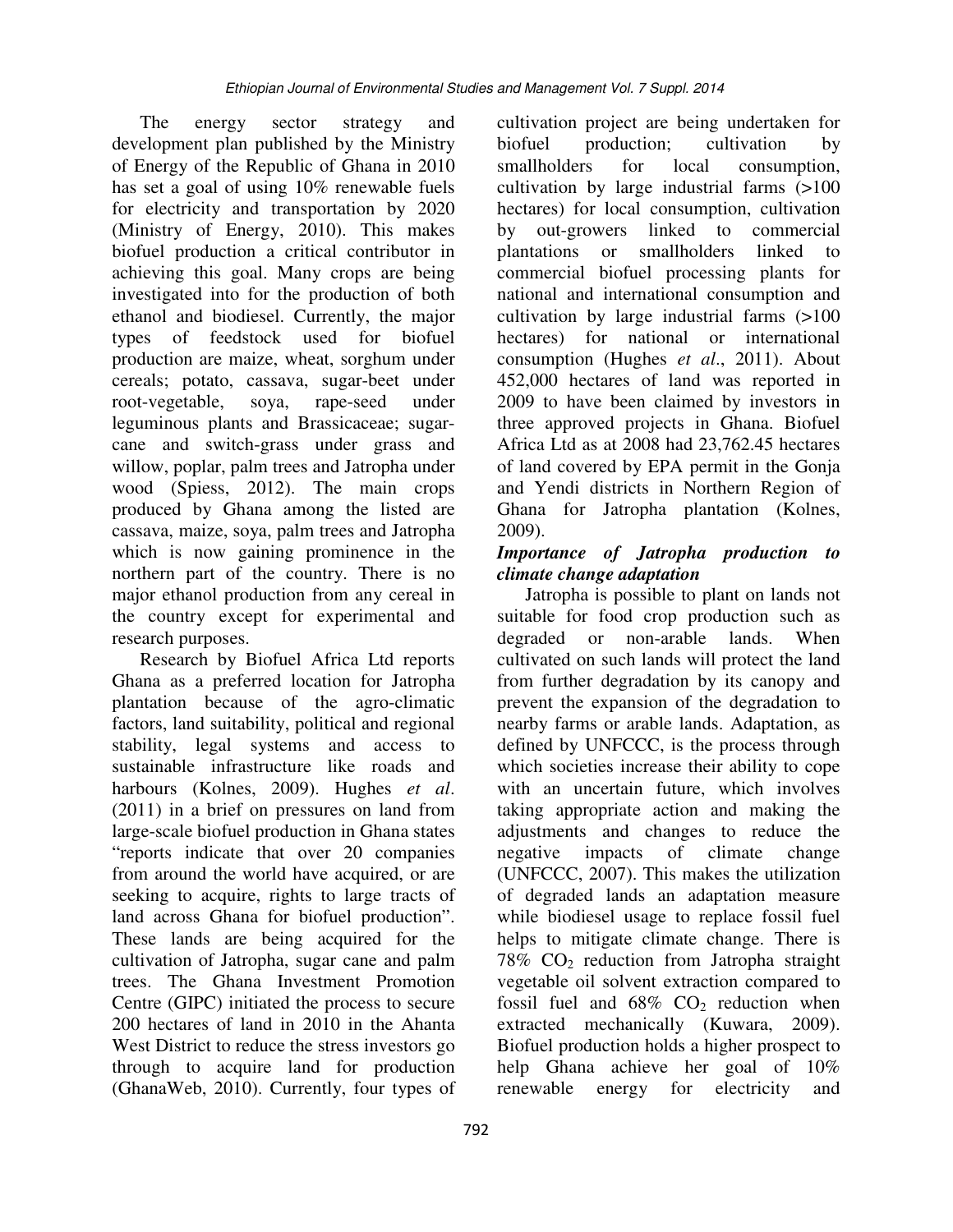transportation by 2020 as well as carbon sequestration by its plantation.

### **Methodology**

### *Data Sources*

Secondary data on agriculture in Ghana was taken from "Facts and Figures on agriculture in Ghana" issued by the Ministry of Food and Agriculture in 2011. Data on land claimed and ones currently under cultivation for biofuel production were obtained from journals, briefings and Ghanaian news items. All quoted or used data sources not stated here are referenced accordingly.

## *Classical Multiplicative Model of Time series*

The classical multiplicative model of time series was used to predict the land area required for the plantation of seven major crops (maize, paddy rice, sorghum, cassava, yam, cocoyam and plantain) in Ghana from 2011 to 2015. The formula for prediction is;

# $Y_t = S_t + I_t + T_t$

Where  $Y_t$  = Time Series (Land Area)

 $S_t$  = Seasonal component

- $I_t$  = Irregular component
- $T_t$  = Trend component

The Time series prediction was carried out in both QM for windows software under the forecasting module and in Microsoft excel 2007. Forecast in multiplicative

Table 1: Jatropha tree as carbon sink

composition of the QM software was used as the centralised moving average at two intervals for the forecast in Microsoft Excel 2007. The result from this analysis was compared with the results of QM software under additive composition and multiplicative composition forecast to see the variations in predictions.

## *Carbon Sequestration and Reduced Emissions capacity of Jatropha Plantation*

Sequestration capacity of lands acquired for Jatropha plantation for biofuel production was estimated with 4200 trees per hectare for Jatropha assuming 7.5 kg dry matter per tree. Reduction of carbon dioxide by both mechanical and solvent extraction was calculated at 68% and 78% respectively and compared with current extraction from fossil fuel in Ghana. This reported the mitigation capacity of biodiesel from Jatropha oil in the country.

#### **Results and Discussion**

*Carbon sinking Capacity of a Jatropha Tree*  Table 1 compares carbon emissions and storage by removing savannah vegetation and replacing with Jatropha plantation (Kolnes, 2009). The result from the table shows that 2724 kg  $CO<sub>2</sub>$  will be stored per hectare if savannah vegetation is replaced by Jatropha plantation of 4200 trees per hectare with 7.5 kg dry matter per tree.

| CGH emissions from savannah vegetation removal      | kg C/ha<br>1382 | kg CO <sub>2</sub> /ha<br>5066 |
|-----------------------------------------------------|-----------------|--------------------------------|
| Living woody biomass (assessed from field test)     |                 |                                |
| Living tree foliage (assumed to be 1/40 of<br>woody | 35              | 127                            |
| biomass)                                            |                 |                                |
| Living grasses (typical savannah)                   | 6500            | 23833                          |
| Living roots (assuming 1/3 vegetation underground,  | 3941            | 14450                          |
| $1/3$ above ground)                                 |                 |                                |
| <b>TOTAL</b>                                        | 11857           | 43476                          |
| Carbon storage in a Jatropha plantation             | kg C/ha         | kg CO <sub>2</sub> /ha         |
| Jatropha living biomass, assuming: 4200 trees/ha    |                 |                                |
| 7.5 kg dry matter / tree: $3.0 \text{ kg C}$ / tree | <i>12600</i>    | 46200                          |

Source: (Kolnes, 2009)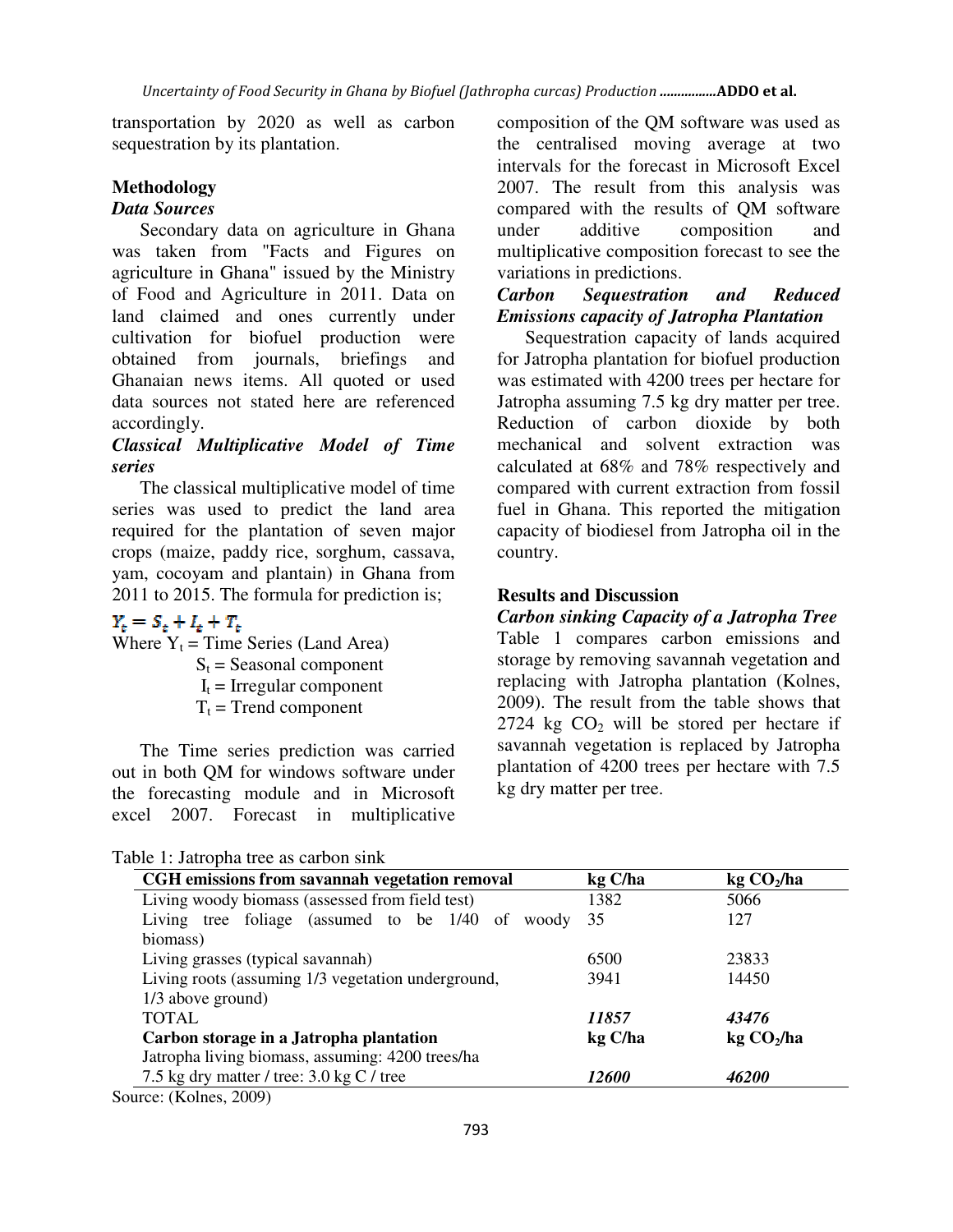### *Forecasted cropland size in 5 years time*

The first strategy of the policy for the attainment of food security is to focus at the national and agro-ecological levels on the development of at most five staple crops; maize, rice, yam, cassava, and cowpea (MoFA, 2007) but seven were analysed in this study due to their dominant use in Ghana. The selected seven crops (maize, rice, sorghum, cassava, yam, cocoyam and plantain) had major cropland coverage from

1992 to 2010 as well as production capacity (MoFA, 2011). The total land area of Ghana available for agriculture is 13,628,179 hectares out of which 7,929, 800 ha were used as cropland (all cultivated crops in the nation) in 2010. Figure 1 shows the Time series of the total land area covered by the seven selected crops and the forecast for the next 5 years.



Figure 1: Time series of total cropland covered by maize, rice, sorghum, cassava, yam, cocoyam and plantain

According to the strategic policy to ensure food security in Ghana, the total cropland of the seven major crops selected for this study were predicted to be within 3,433,000 ha and 3,678,000 ha for 2011 and 2015 respectively (Table 2). This implies that cropland is expected to increase by about 4 % in 2015 if the trend of production is maintained in the country. Total cropland in 2015 is forecasted to be approximately 8,246,992 ha. In order to get a more detailed understanding of the impact of biofuel production on food supply, Spiess (2012) discussed 3 scenarios that must be considered; use of existing arable land, expansion of the agricultural land and use of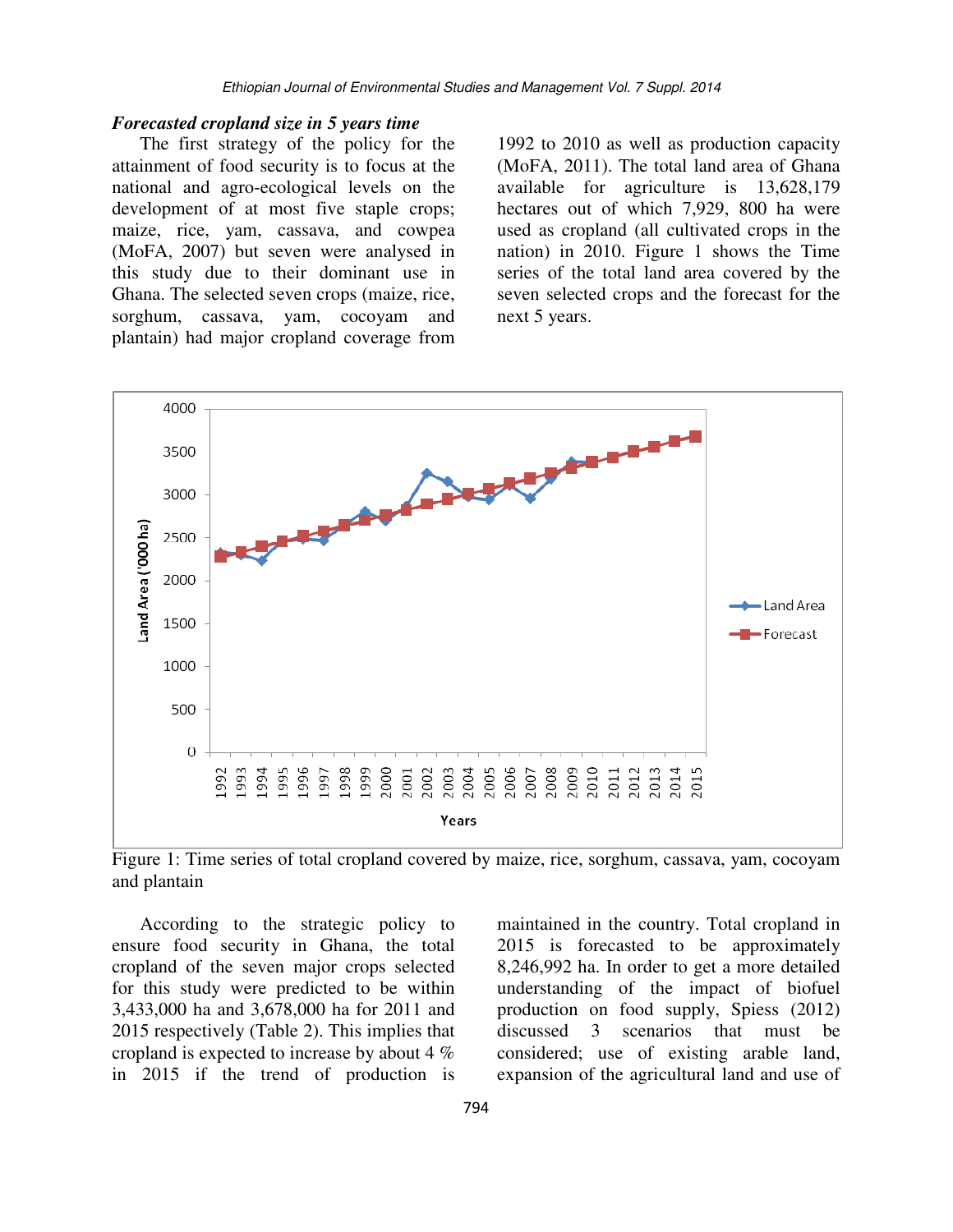marginal land not otherwise suitable for crop production. The forecasted annual expansion rate of cropland was about 1.72% implying that the 42.4% of uncultivated agriculture land as at 2010 (MoFA, 2011) might be exhausted in the next 25 years if the expansion rate is maintained. Marginal lands that are suitable for Jatropha plantation are not included in the agriculture land area. Also, Jatropha available in the market are produced mainly on newly cultivated areas releasing the pressure of biofuel production on the availability of food. Besides expansion of croplands for production, increased cropping frequencies under irrigation with higher yield species and improved agriculture methods will help in food security (Bruinsma, 2003). Some NGO's have called on the government of Ghana to impose 5 years moratorium on development of large scale biofuel production (Hughes *et al*., 2011) and most of the investors are relocating to other countries.

Table 2: Predicted land area for the cultivation of Maize, Paddy rice, Sorghum, Cassava, Yam, Cocoyam and Plantain

| Year | Classical      | Additive    | Multiplicative | Mean (Stdev)           |
|------|----------------|-------------|----------------|------------------------|
|      | Multiplicative | Composition | Composition    | $(000)$ ha)            |
|      | ('000 ha)      | $(000)$ ha) | $(000)$ ha)    |                        |
| 2011 | 3433.539       | 3431.143    | 3432.962       | $3432.55 \ (\pm 1.25)$ |
| 2012 | 3501.559       | 3503.826    | 3502.066       | $3502.48 (\pm 1.19)$   |
| 2013 | 3556.059       | 3553.804    | 3555.459       | $3555.17 \ (\pm 1.17)$ |
| 2014 | 3624.316       | 3626.487    | 3624.839       | $3625.21 (\pm 1.13)$   |
| 2015 | 3678.578       | 3676.464    | 3677.957       | 3677.67 $(\pm 1.09)$   |

Boamah (2011) found that the wellestablished claim that land outsourcing for biofuels compromises food security and local livelihoods could be inaccurate and misleading if analyses are not contextualized. He reported that household food security in the project villages through employment creation in the plantation, food production and increased petty trading activities by BioFuel Africa Jatropha project has improved the livelihood of dwellers. Migration is one of the consequences from the collapse of the Jatropha project in Northern Ghana since farming activities is only feasible in raining season (Boamah, 2011). Biofuel (*Jatropha curcas*) investment in Ghana especially Northern Ghana has the potential to complement agricultural development in rural areas due to its unique ecological, demographic and socio-economic conditions and degraded areas due to the easy exposure of soil to wind and water erosion (Nil *et al*.,

2020 predicts a 30% rise is in staple food prices against a situation without biofuel production (Spiess, 2012). This calls for further research and proper documentation on whether the emerging biofuel investment in Ghana threatens food security. Therefore, transparent and comprehensive policies are necessary to regulate land acquisitions for biofuel investments (Hughes *et al*., 2011) so that communities won't loss croplands along with their livelihoods since it depends on it. This would also prevent conflicts between lands demarcated for biofuel projects and crops. *Carbon sequestration capacity of biofuel projects in Ghana* 

1996). The world food system model for

Ghana is located within the global zone for Jatropha cultivation (Kolnes, 2009) with a very high potential for higher yield when utilized. Some companies around the world are showing interest in Jatropha project in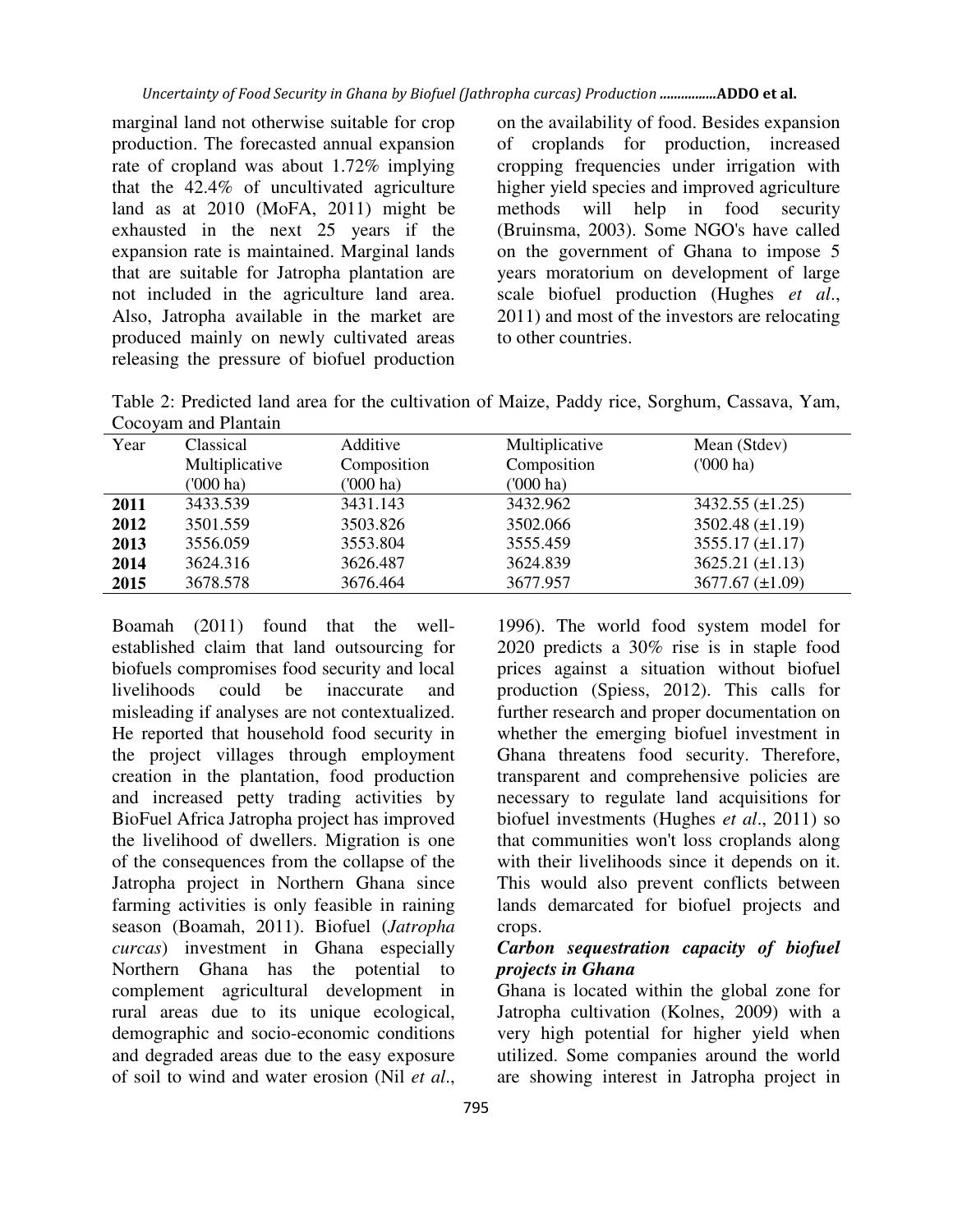Ghana; some of which have already secured lands for the project and others are still in the process of legalizing their land purchases. A total of 473,783.29 ha was reported by Boamah (2011) as the acquired and requested land for biofuel production in Ghana as shown in Table 3. These land are in the Guinea savanna of Northern region and woody savanna of Brong Ahafo region.

Table 3: Acquired and requested land for Jatropha plantation

| Company                                                | Location    | Area (ha)  |
|--------------------------------------------------------|-------------|------------|
| European Union Project                                 | Walewale    | 500.00     |
| Biodiesel 1 Ghana Ltd                                  | Kwame Danso | 283.29     |
| Galten                                                 | Requested   | 50,000.00  |
| BioFuel Africa Ltd                                     | Yendi       | 23,000.00  |
| Scan Fuel AS                                           | Requested   | 400,000.00 |
| <b>Total</b>                                           |             | 473,783.29 |
| $\sim$ $\sim$<br>$\sim$ $\sim$ $\sim$ $\sim$<br>$\sim$ |             |            |

Source: Boamah, 2011

From Table 1, 2724 kg of  $CO<sub>2</sub>$  will be stored per hectare when savanna is converted into Jatropha plantation. A total of 1.29 Million tonnes of  $CO<sub>2</sub>$  will be sequestered by conversion of 473,783.29 ha savanna land for biofuel in the country (Figure 2). This amount of  $CO<sub>2</sub>$  sequestration is 21% of what the vision 2020 of the Energy sector strategy of reducing biomass usage by 20% (Bessah and Addo, 2013). Thus, Ghana has a higher mitigation potential beside the vision 2020 energy policy (Ministry of Energy, 2010). The land area required to see these biofuel projects (Table 3) through is 5.74 % of the projected cropland in 2015 when the Jatropha plant will be producing enough fruits to start biofuel extraction from their oil. Carbon credits from the trade of emission certificates for  $CO<sub>2</sub>$  sequestration pays USD 300 per hectare per annum (Sudhakar *et al*., 2012) which will be an added value to both companies and small holder farmers embarking on Jatropha plantation in Ghana. A total amount of USD 142 million will be generated in the economy by these proposed and/or started Jatropha projects as carbon credits.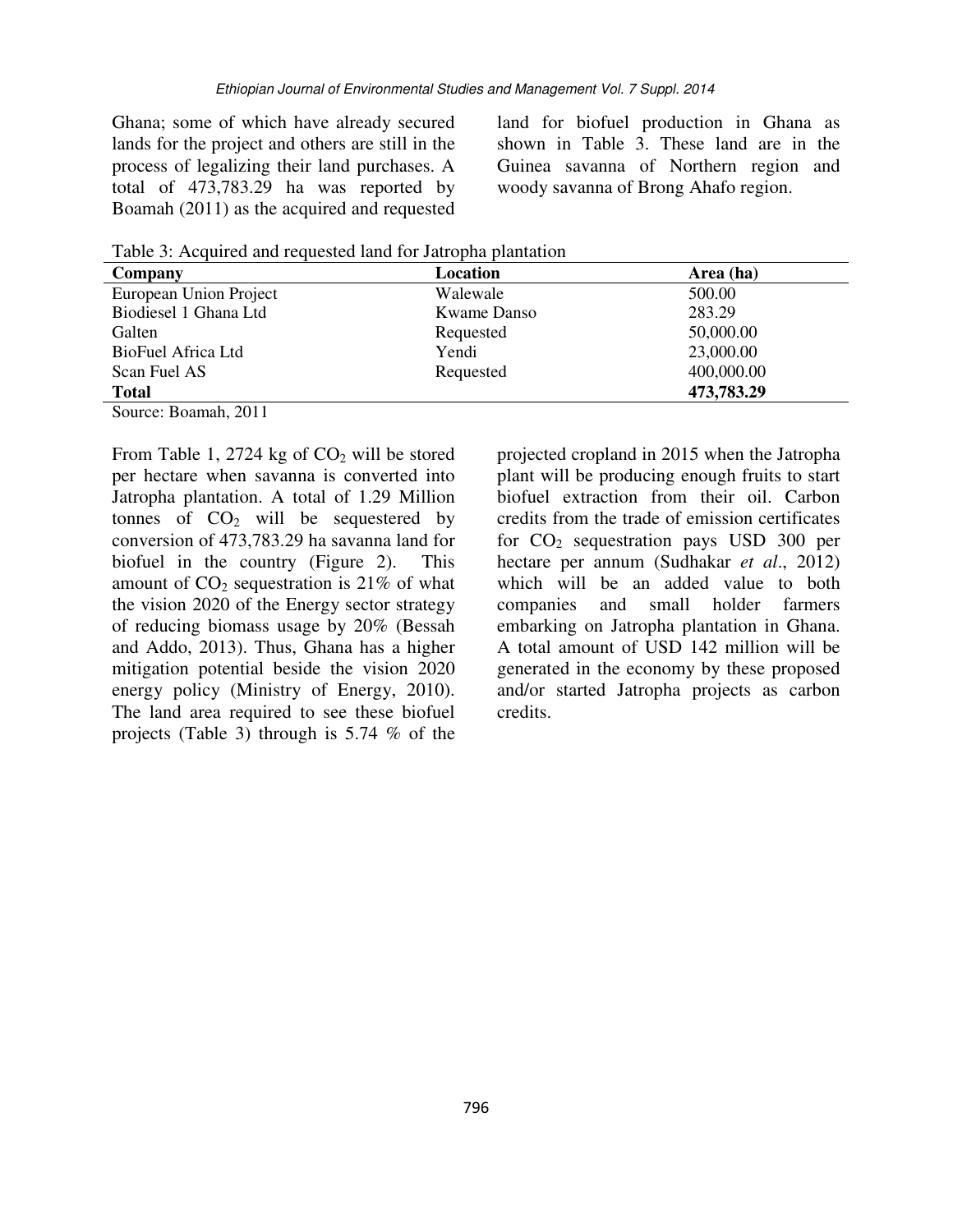

Figure 2: Stored  $CO<sub>2</sub>$  by savanna convection to Jatropha plantation

## *Mitigation capacity by biodiesel production in Ghana*

Biodiesel has gained a global recognition as a pivot in fuel shifts to reduce the emissions of  $CO<sub>2</sub>$  into the atmosphere with the following importance (Shrirame *et al*., 2011); Biodiesels are biodegradable, non-toxic, less greenhouse gases emissions than petroleum-based diesel, renewable source of energy and only alternative fuel to run any conventional, unmodified diesel engine. It produces approximately 80 % less  $CO<sub>2</sub>$  emissions and almost 100 % less sulfur dioxide. With a flash point of 300 F, it is one of the safest alternative fuel and can be used alone or as a mixed ratio with petroleum diesel fuel. Shrirame *et al*. (2011) reported oil yield from Jatropha as 1590 kg/ha and can yield about 97 % of Jatropha oil methyl ester (Singh and Padhi, 2009) when transesterification is done at 6:1 molar ratio of methanol to oil of 0.7 % wt of oil. However, Bobade et al. (2013) at same 6:1 molar ratio of methanol to oil, they had more than 83 %

of Jatropha oil methyl ester at 0.5 % wt of oil.

A research conducted at the Kwame Nkrumah University of Science and Technology in Ghana discovered that chemical extraction with 100 % husk and 0 % husk content yielded 66.7% and 93.5% oil yield respectively after seed cracking (Amoah, 2012). This method of processing though expensive increases oil yield between 32% - 60%. Individual tree yields are reported to range from 0.2 to 2.0 kg of seed annually (Francis *et al*., 2005). An average yield of 1.1 kg per tree implies that 4200 trees/ha/yr will yield 4620 kg seeds per annum. Taking an average yield of 90 % of Jatropha oil methyl ester (Singh and Padhi, 2009; Bobade *et al*., 2013), production capacity will be at 3081.54 - 4319.70 kg/ha/yr Jatropha oil and 2773.39 - 3887.73 kg/ha/yr Jatropha biodiesel for chemical extraction and 3465 kg/ha/yr Jatropha oil by expeller extraction (Sudhakar *et al*., 2012).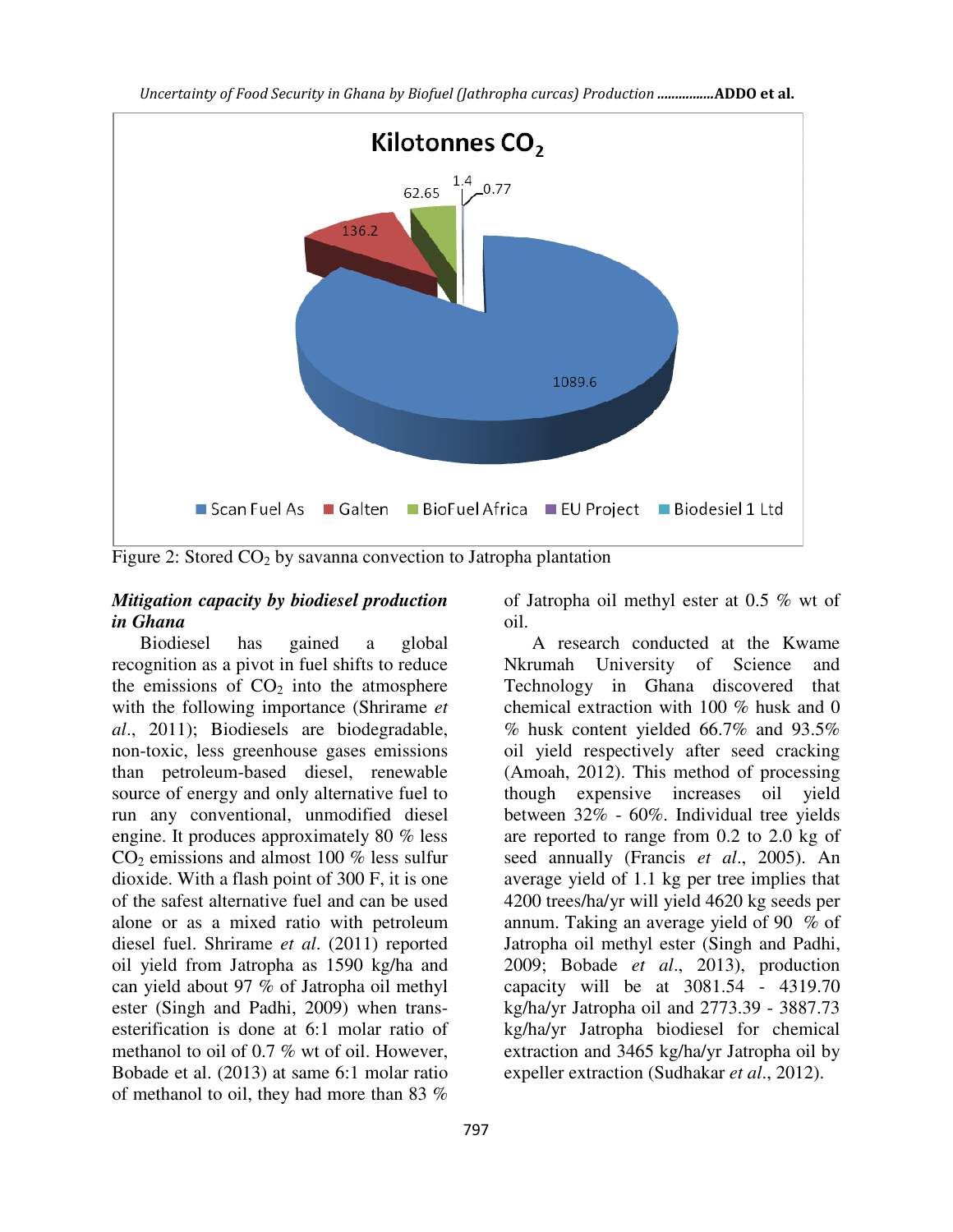African nations especially those within the Jatropha and other biofuel crops zone can utilise this opportunity to reform technological strength in this area by exploiting it as Brazil has already started (Soumonni and Cozzens, 2008).

# **Conclusion**

Biofuel production in Ghana is an income generating venture with significant contribution to food security especially in the Northern Region of Ghana where farming is feasible for small holder farmers only in the raining season. These peasant farmers who can't compete in the global market can be dedicated to energy crops (*Jatropha curcas*) to grow their incomes. Cropland expansion rate of 1.72 % and 2773.39 - 3887.73 kg/ha/yr Jatropha 2773.39 - 3887.73 kg/ha/yr Jatropha biodiesel for chemical extraction with USD 142 million as carbon credits from this projects will make Ghana food secured by both production and importation. At the national level, biofuel projects will generate new industries, new technologies, new jobs and new markets. It is therefore expedient that research at all levels and sectors, in respect of the production of biofuels be made with a proper understanding of the dynamics of the crop with and without food crops for the formulation of policies that will benefit the country.

# **References**

- Amoah, F. (2012). Modification and evaluation of a Groundnut Cracker for Cracking *Jatropha curcas* seeds. MSc Thesis, Department of Agricultural Engineering, Kwame Nkrumah University of Science and Technology, Kumasi, Ghana.
- Bessah, E. and Addo, A. (2013). Energy Reforms as Adaptation and Mitigation Measures to Climate Change: A Case of Ghana. *International Journal*

*of Development and Sustainability*, 2(2): 1052-1066.

- Boamah, F. (2011). The Relationship between Land Grabbing for Biofuels and Food Security, a Bane or Boon? The Food Security Implications of Jatropha Biodiesel Project in Northern Ghana. Paper presented at the International Conference on Global Land Grabbing from  $6 - 8$  April, 2011, Land Deals Politics Initiative (LDPI), University of Sussex, United Kingdom.
- Bobade, S.N., Kumbhar, R.R. and Khyade, V.B. (2013). Preparation of Methyl Ester (Biodiesel) from Jatropha Curcas Linn Oil. *Research Journal of Agriculture and Forestry Sciences*, 1(2): 12 - 19.
- Brown, R.L. (2011). World on the Edge: How to prevent Environmental and Economic Collapse. W.W Norton & Company, New York, NY.
- Bruinsma, J. (2003). World Agriculture: Towards 2015/2030, an FAO Perspective, Earthscan Publications, London.
- FAO (1996). Declaration on world food security. World Food Summit, Food and Agriculture Organization of the United Nations, Rome, Italy, available at: http://www.fao.org/docrep/003/w361 3e/w3613e00.HTM
- Fargione, J., Hill, J., Tilman, D., Polasky, S. and Hawthorne, P. (2008). Land Clearing and the Biofuel Carbon Debt. *Science,* 319(4).
- Francis, G., Endinger, R. and Becker, K. (2005). A concept for simultaneous wasteland reclamation, fuel production and socio-economic development in degraded areas in India: Need, potential and perspectives of Jatropha plantations. *Natural Resources Forum*, 29: 12 - 24.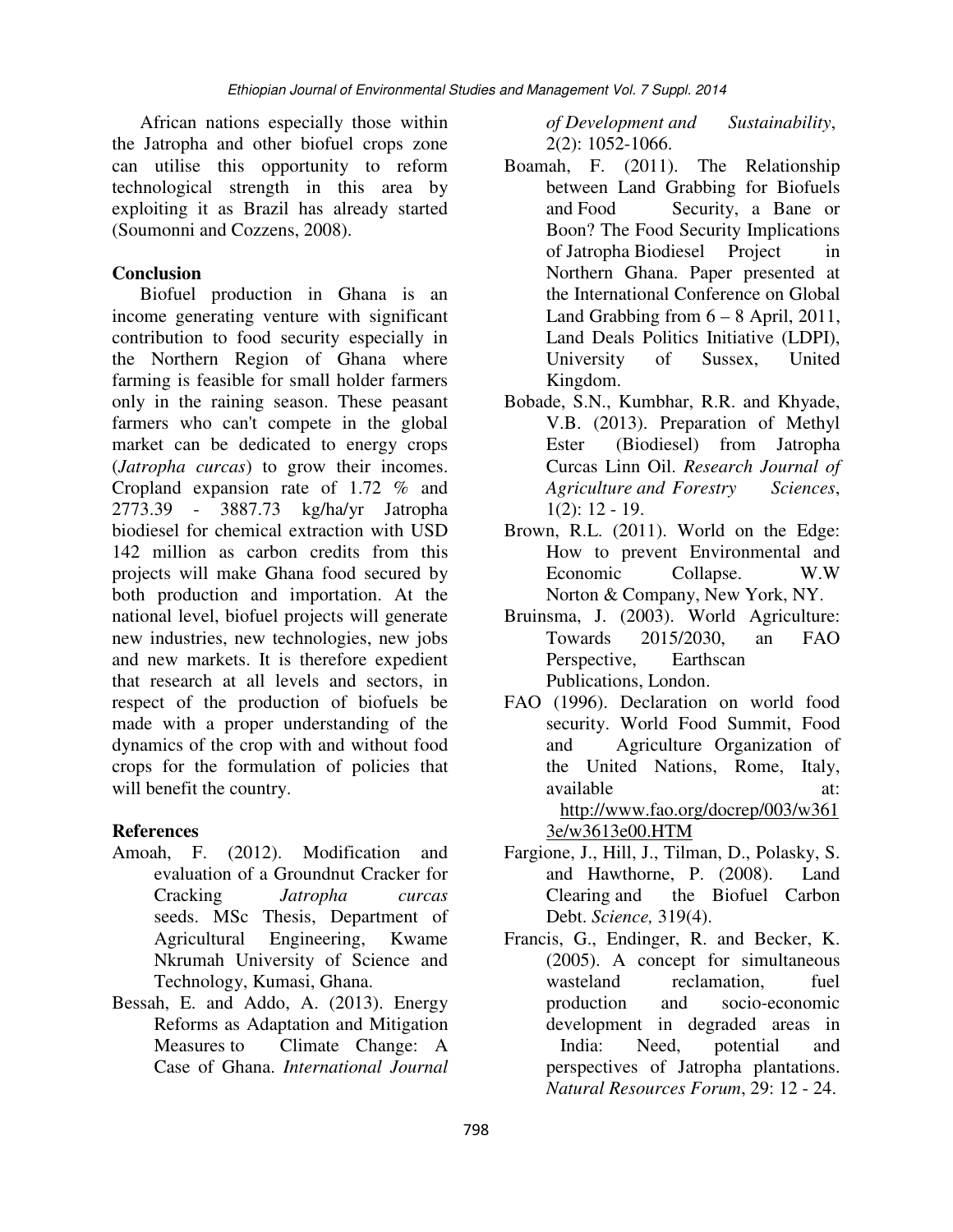*Uncertainty of Food Security in Ghana by Biofuel (Jathropha curcas) Production ................ADDO et al.* 

- GhanaWeb (2010). gipc to acquire lands for investors. Available at: http://www.ghanabusinessnews.com/ 2010/04/01/ghana-investmentpromotion-centre- acquires-landfor-investors/ (accessed on 7 November 2013).
- GSS (2012). Provisional Gross Domestic Product 2012. Ghana Statistical Service, National Accounts Statistics, Accra, Ghana.
- Hughes, A.K., Jones-Casey, K. and Knox, A. (2011). Pressures on land from large-scale biofuel production in Ghana, Focus on Land in Africa. Brief available at: at: http://www.focusonland.com (accessed on 16 September 2013).
- IEA (2010). Key world energy statistics. International Energy Agency (IEA), Paris, France.
- Kolnes, S. (2009). Jatropha farming in Ghana, West Africa. Presented at Pressures on West African Land, Reconciling development and investment policies in December, 2009, Bamako, Mali.
- Kuwara, S.A. (2009). Jatropha Cultivation and Processing Technology. Presented at 1-Day Sensitization and Awareness Forum (SAF) on Renewable Energy Initiatives in Edo State on 25 August 2009 by The National Centre for Energy and Environment (NCEE) and Edo State Government, Barden-Barden Hotel, Benin, Edo State, Nigeria.
- Licht, F.O. (2008). World Biofuel Production. Data from the OECD– FAO AgLink-Cosimo database and World Ethanol & Biofuels Report, October 2007 and May 2008.
- Makenete, A., Lemmer, W. and Kupka, J. (2008). The Impact of Biofuel Production on Food Security: A Briefing Paper with a Particular

Emphasis on Maize-to-Ethanol Production. *International Food and Agribusiness Management Review*, 11(2).

- Ministry of Energy (2010). Energy Sector Strategies and Development Plan. Accra, Republic of Ghana.
- MoFA (2007). Food and agriculture sector development policy (FASDEP II), Ministry of Food and Agriculture, Accra, Republic of Ghana.
- MoFA (2011). Agriculture in Ghana, Facts and Figures 2010. Ministry of Food and Agriculture (MoFA), Statistics, Research and Information Directorate (SRID), Accra, Ghana.
- Nil, D., Schwertmann, U., Sabel-Koschella, U., Bernhard, M. and Breuer, J. (1996). Soil Erosion by water in Africa. Deutsche Gesellschaft fur Technische Zusammenarbeit (GTZ), GmbH, Rossdorf, Germany.
- OFID (2009). Biofuels and food security-Implication of an accelerated biofuel production. International Institute for Applied System Analysis (IIASA). Pamphlet series, 38.
- Searchinger, T., Heimlich, R., Houghton, R.A., Dong, R., Elobeid, A., Fabiosa, J., Tokgoz, S., Hayes, D. and Yu, T. (2008). Use of U.S. Croplands for Biofuels Increases Greenhouse Gases Through Emissions from Land-Use Change. *Science,* 319.
- Shrirame, Y.H., Panwar, N.L. and Bamniya, B.R. (2011). Bio Diesel from castor oil - A green energy option. *Low Carbon Economy*, 2: 1 - 6.
- Singh, R.K. and Padhi, S.K. (2009). Characterization of Jatropha oil for the preparation of biodiesel. *Natural Product Radiance*, 8(2): 127 - 132.
- Soumonni, O. and Cozzens, S. (2008). The Potential for Biofuel Production and Use in Africa: An Adaptive Management Approach. Paper